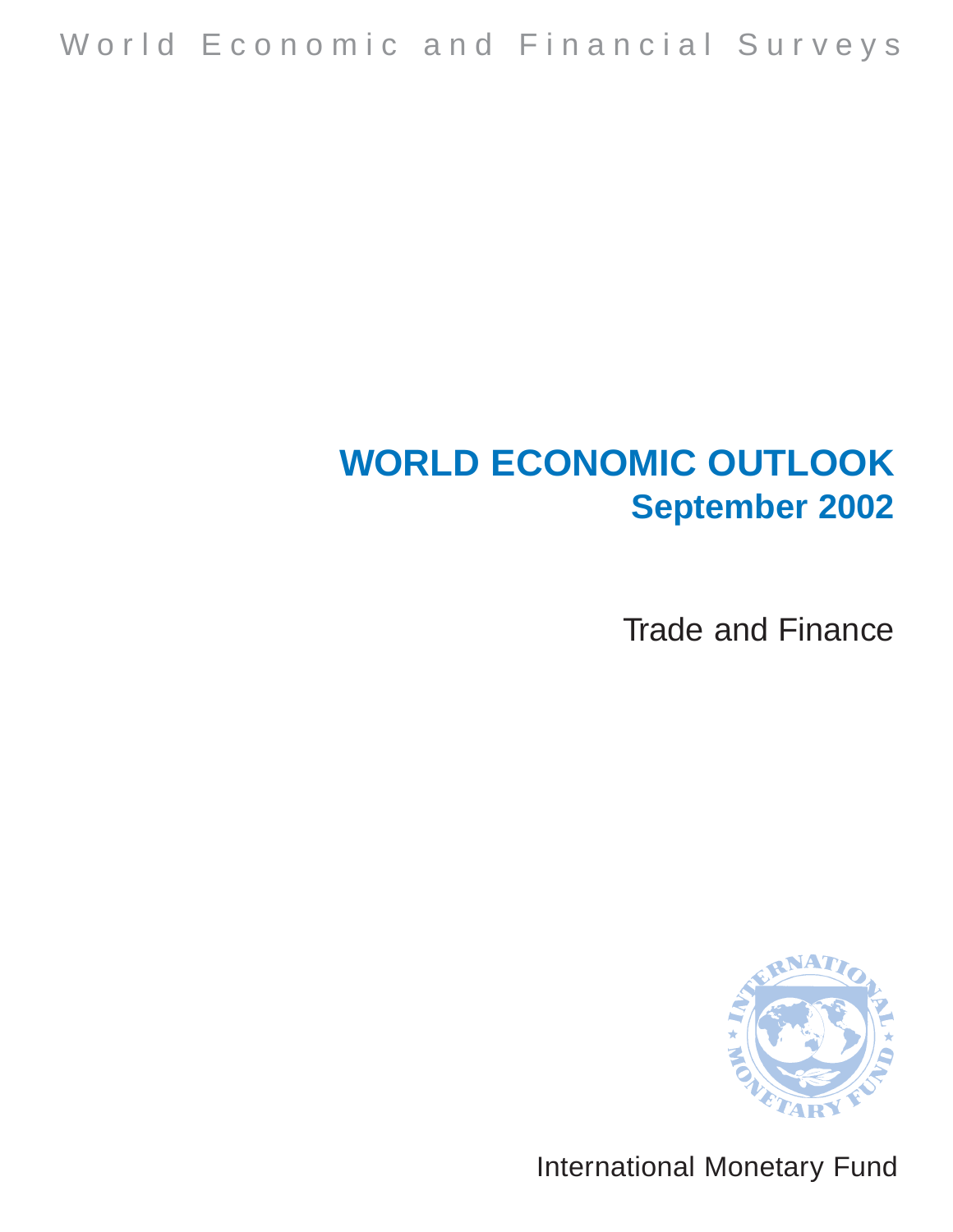©2002 International Monetary Fund

Production: IMF Graphics Section Cover and Design: Luisa Menjivar-Macdonald Figures: Theodore F. Peters, Jr. Typesetting: Choon Lee and Joseph A. Kumar

**World economic outlook (International Monetary Fund)** World economic outlook: a survey by the staff of the International Monetary Fund.—1980– —Washington, D.C.: The Fund, 1980–

v.; 28 cm.—(1981–84: Occasional paper/International Monetary Fund ISSN 0251-6365)

Annual.

Has occasional updates, 1984–

ISSN 0258-7440 = World economic and financial surveys ISSN 0256-6877 = World economic outlook (Washington) 1. Economic history—1971– —Periodicals. I. International Monetary Fund. II. Series: Occasional paper (International Monetary Fund)

HC10.W7979 84-640155

338.5'443'09048—dc19 AACR 2 MARC-S

Library of Congress 8507

Published biannually. ISBN 1-58906-179-9

> Price: US\$49.00 (US\$46.00 to full-time faculty members and students at universities and colleges)

Please send orders to: International Monetary Fund, Publication Services 700 19th Street, N.W., Washington, D.C. 20431, U.S.A. Telefax: (202) 623-7201 E-mail: publications@imf.org Internet: http://www.imf.org

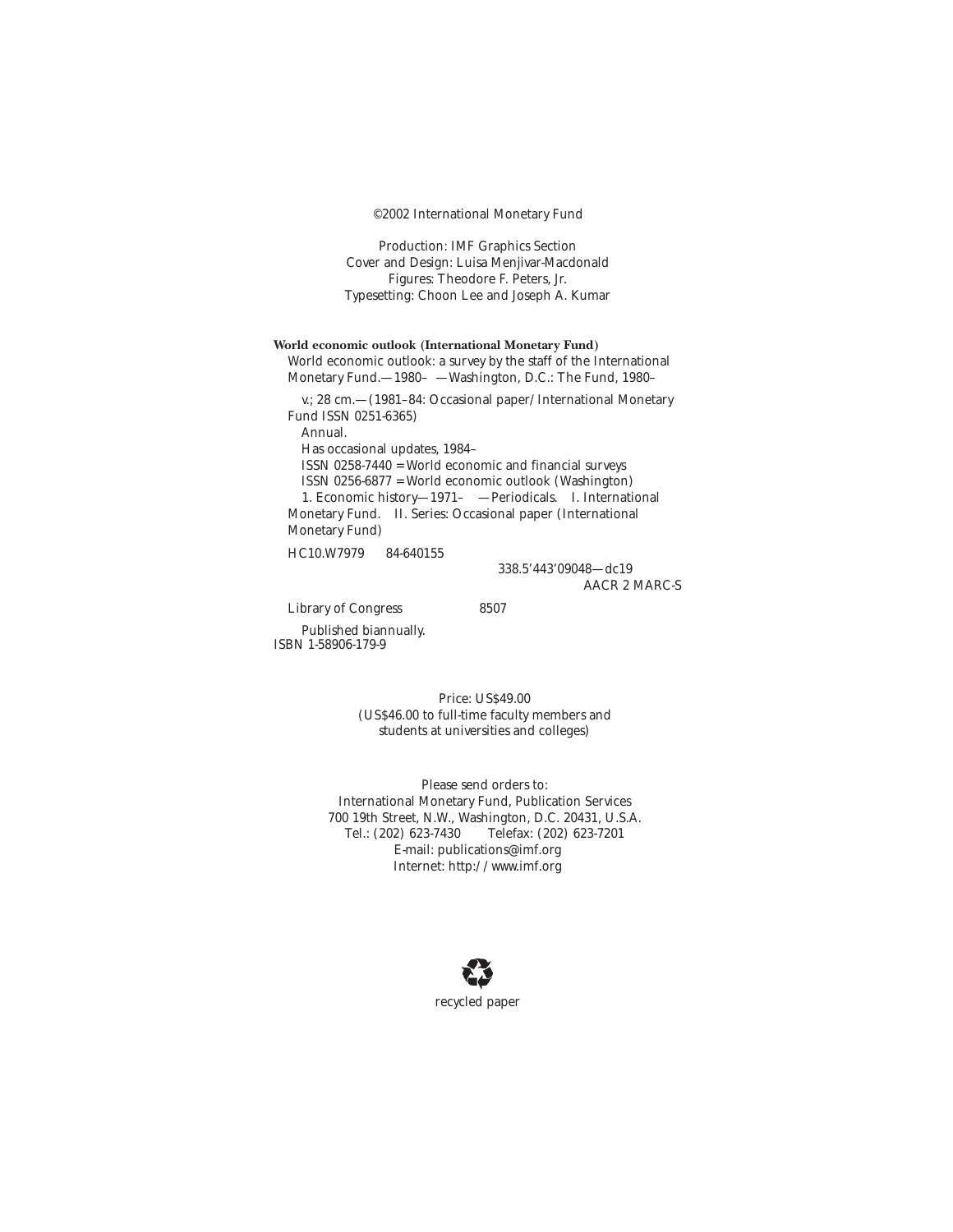## **CONTENTS**

| <b>Assumptions and Conventions</b>                                                                                                                     | vii |
|--------------------------------------------------------------------------------------------------------------------------------------------------------|-----|
| <b>Preface</b>                                                                                                                                         | İХ  |
| <b>Foreword</b>                                                                                                                                        | x   |
| <b>Chapter I. Economic Prospects and Policy Issues</b>                                                                                                 | 1   |
| North America: How Well Will the Recovery be Sustained?                                                                                                | 21  |
| Japan: Are Growth Prospects Picking Up at Last?                                                                                                        | 23  |
| Western Europe: A Tepid Recovery So Far                                                                                                                | 25  |
| Latin America: Heightened Economic and Financial Uncertainties                                                                                         | 28  |
| Emerging Markets in Asia: Consolidating the Recovery                                                                                                   | 36  |
| European Union Candidates: Surprisingly Resilient, but Some Policy Pressures<br>Commonwealth of Independent States (CIS): Persistent Dichotomy Between | 39  |
| <b>Advanced and Less Advanced Reformers</b>                                                                                                            | 45  |
| Africa: Establishing the Conditions to Grow out of Poverty                                                                                             | 48  |
| Middle East: Growing Divergences This Year; Better Prospects for 2003                                                                                  | 54  |
| Appendix 1.1. Commodity Markets                                                                                                                        | 57  |
| References                                                                                                                                             | 64  |
| <b>Chapter II. Essays on Trade and Finance</b>                                                                                                         | 65  |
| How Worrisome Are External Imbalances?                                                                                                                 | 65  |
| How Do Industrial Country Agricultural Policies Affect Developing Countries?                                                                           | 81  |
| Capital Structure and Corporate Performance Across Emerging Markets                                                                                    | 92  |
| References                                                                                                                                             | 104 |
| <b>Chapter III. Trade and Financial Integration</b>                                                                                                    | 108 |
| <b>Increasing Integration in Recent Decades</b>                                                                                                        | 109 |
| Comparison with Earlier Historical Periods                                                                                                             | 114 |
| Why Does Trade Integration Differ Across Regions?                                                                                                      | 115 |
| Consequences of Trade and Financial Integration for Macroeconomic Volatility                                                                           | 127 |
| Appendix 3.1. Definitions, Data Sources, and Country Coverage                                                                                          | 138 |
| References                                                                                                                                             | 140 |
| Annex. Summing Up by the Chair                                                                                                                         | 147 |
| <b>Statistical Appendix</b>                                                                                                                            | 153 |
| <b>Assumptions</b>                                                                                                                                     | 153 |
| Data and Conventions                                                                                                                                   | 153 |
| <b>Classification of Countries</b>                                                                                                                     | 157 |
| General Features and Compositions of Groups in the World Economic Outlook Classification                                                               | 157 |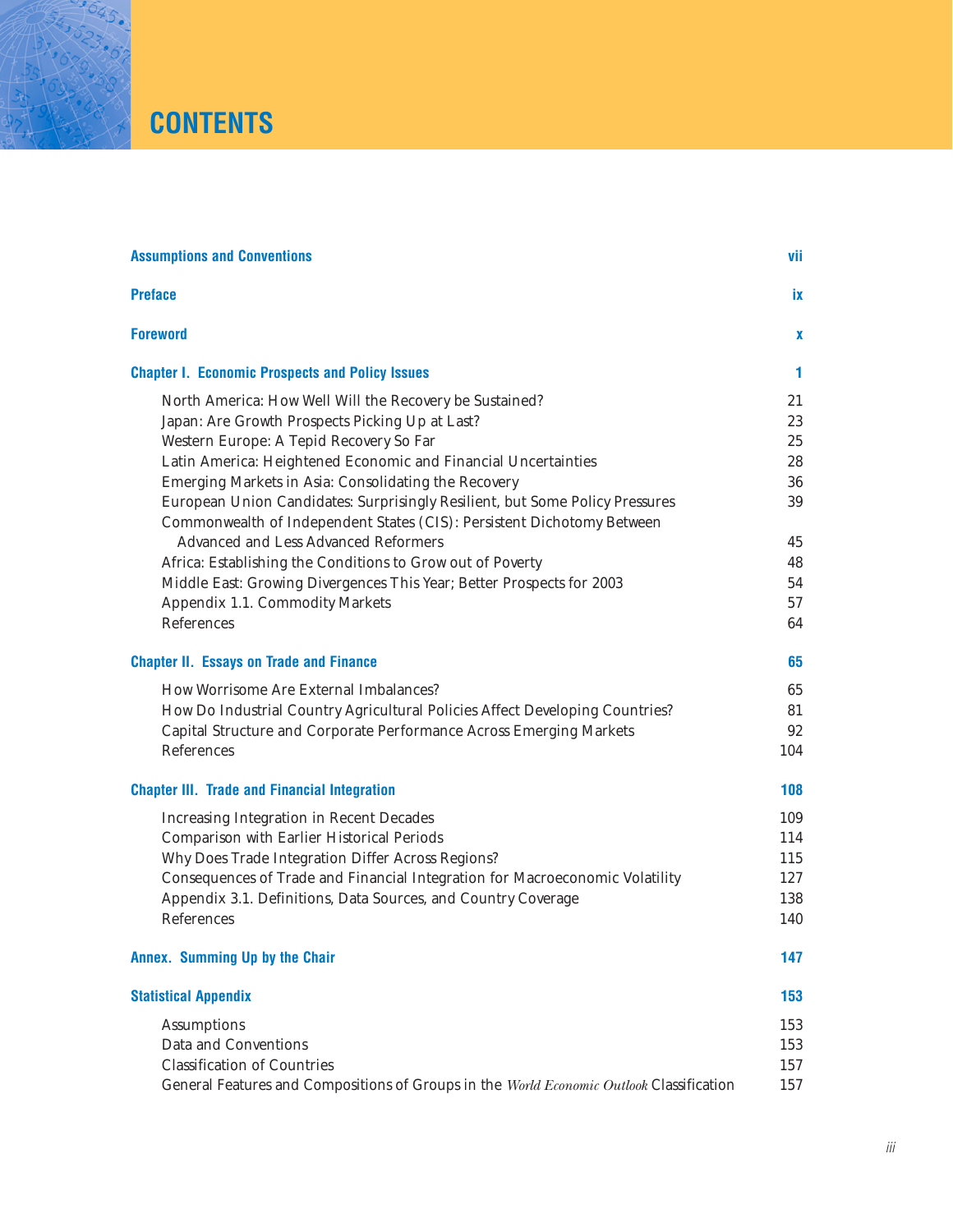| List of Tables                                            | 164 |
|-----------------------------------------------------------|-----|
| Output (Tables 1-7)                                       | 167 |
| Inflation (Tables 8–13)                                   | 178 |
| Financial Policies (Tables 14–21)                         | 186 |
| Foreign Trade (Tables 22-26)                              | 195 |
| Current Account Transactions (Tables 27–32)               | 212 |
| Balance of Payments and External Financing (Tables 33–37) | 212 |
| External Debt and Debt Service (Tables 38–43)             | 221 |
| Flow of Funds (Table 44)                                  | 229 |
| Medium-Term Baseline Scenario (Tables 45–46)              | 233 |

#### **Boxes**

| 1.1 How Will Recent Falls in Equity Markets Affect Activity?                 | $\overline{5}$ |
|------------------------------------------------------------------------------|----------------|
| 1.2 Market Expectations of Exchange Rate Movements                           | 14             |
| 1.3 Reversal of Fortune: Productivity Growth in Europe and the United States | 18             |
| 1.4 Brazil: The Quest to Restore Market Confidence                           | 32             |
| 1.5 Where Is India in Terms of Trade Liberalization?                         | 40             |
| 1.6 Foreign Direct Investment in Africa                                      | 52             |
| 2.1 The Global Current Account Discrepancy and Other Statistical Problems    | 70             |
| 2.2 How Have External Deficits Adjusted in the Past?                         | 78             |
| 2.3 Cross-Country Determinants of Capital Structure                          | 98             |
| 3.1 Using Prices to Measure Goods Market Integration                         | 112            |
| 3.2 Transport Costs                                                          | 116            |
| 3.3 Gravity Model of International Trade                                     | 122            |
| 3.4 Vertical Specialization in the Global Economy                            | 128            |
| 3.5 Trade and Growth                                                         | 132            |
| A.1 Economic Policy Assumptions Underlying the Projections for               |                |
| <b>Selected Advanced Economies</b>                                           | 154            |

#### **Tables**

| 1.1 Overview of the World Economic Outlook Projections                    | $\boldsymbol{2}$ |
|---------------------------------------------------------------------------|------------------|
| 1.2 Advanced Economies: Real GDP, Consumer Prices, and Unemployment       | 10               |
| 1.3 Emerging Market Economies: Net Capital Flows                          | 12               |
| 1.4 Selected Economies: Current Account Positions                         | 13               |
| 1.5 Major Advanced Economies: General Government Fiscal Balances and Debt | 16               |
| 1.6 Selected Western Hemisphere Countries: Real GDP, Consumer Prices,     |                  |
| and Current Account Balance                                               | 29               |
| 1.7 Selected Asian Countries: Real GDP, Consumer Prices, and Current      |                  |
| <b>Account Balance</b>                                                    | 36               |
| 1.8 European Union Candidates: Real GDP, Consumer Prices,                 |                  |
| and Current Account Balance                                               | 42               |
| 1.9 Commonwealth of Independent States: Real GDP, Consumer Prices,        |                  |
| and Current Account Balance                                               | 47               |
| 1.10 Selected African Countries: Real GDP, Consumer Prices,               |                  |
| and Current Account Balance                                               | 49               |
| 1.11 Selected Middle Eastern Countries: Real GDP, Consumer Prices,        |                  |
| and Current Account Balance                                               | 55               |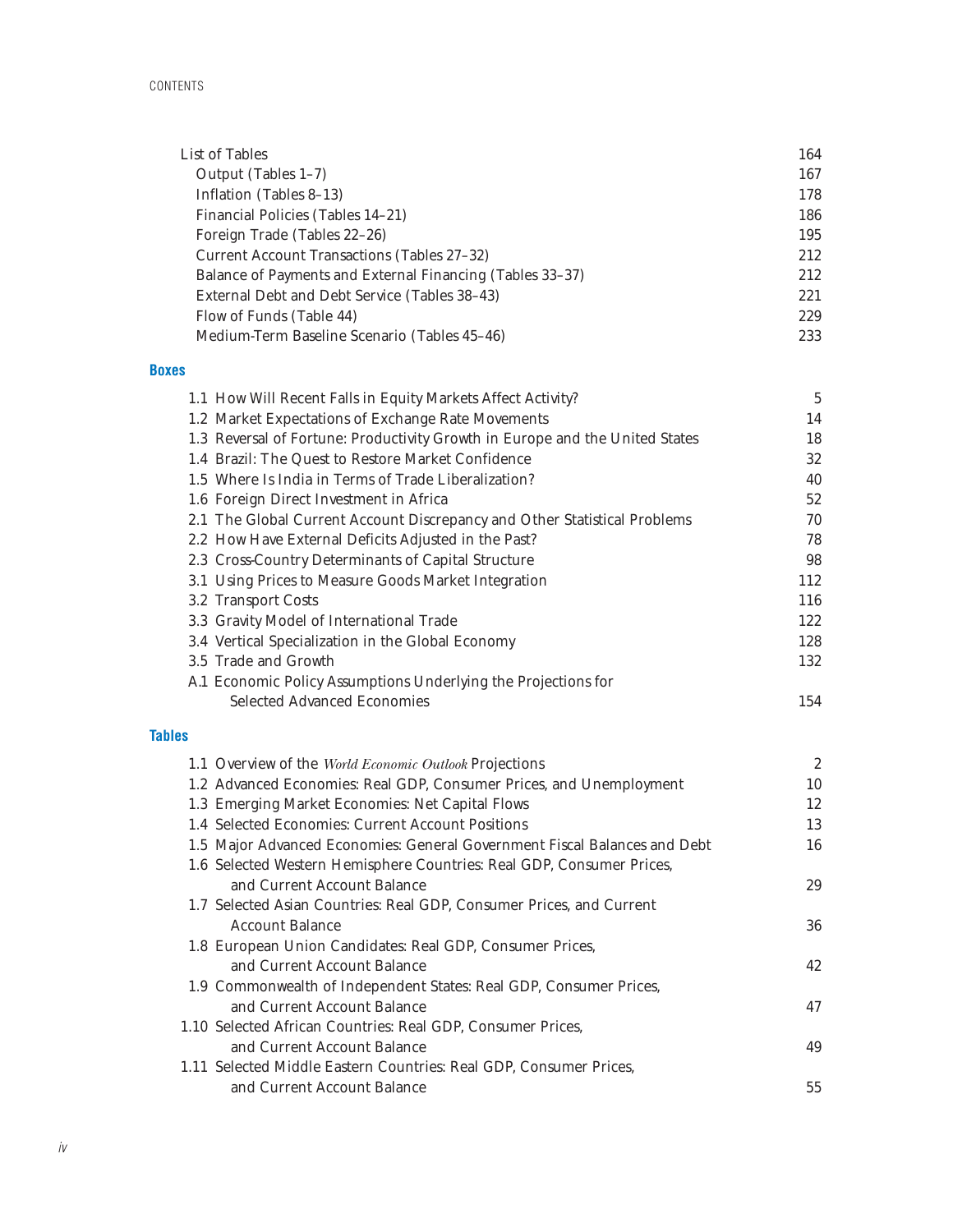|                | 1.12 The Impact of a \$5 a Barrel, Permanent Increase in Oil Prices After a Year                           | 59               |
|----------------|------------------------------------------------------------------------------------------------------------|------------------|
|                | 2.1 Growth of Output, Domestic and External Demand, 1982-2001                                              | 69               |
|                | 2.2 Average Trend Balance on Goods and Nonfactor Services                                                  | 75               |
|                | 2.3 Scenario of Higher Expected Productivity and Alternative Scenario                                      |                  |
|                | <b>Where Expectations Are Overoptimistic</b>                                                               | 77               |
|                | 2.4 Welfare Effects of Industrial, Developing, and Global Agricultural Liberalization                      | 85               |
|                | 2.5 Welfare Effects of Agricultural Liberalizations by Industrial Countries                                | 87               |
|                | 2.6 Institutional Factors and Corporate Vulnerabilities                                                    | 96               |
|                | 2.7 Macroeconomic Factors and Corporate Vulnerabilities                                                    | 97               |
|                | 2.8 Sector- and Firm-Specific Factors and Corporate Vulnerabilities                                        | 101              |
|                | 2.9 Sectoral Composition by Countries                                                                      | 102              |
|                | 2.10 Measures of Sample Size, 1999                                                                         | 103              |
|                | 3.1 Rising Global Integration                                                                              | 108              |
|                | 3.2 Trade Openness and Saving-Investment Correlations                                                      | 111              |
|                | 3.3 Undertrading in Developing Countries, 1995-99                                                          | 119              |
|                | 3.4 Changes in Undertrading Over Time                                                                      | 120              |
|                | 3.5 Bilateral Policy Restrictiveness in Developing Countries, 1997-99                                      | 121              |
|                | 3.6 Gravity Model Estimates                                                                                | 121              |
| <b>Figures</b> |                                                                                                            |                  |
|                | 1.1 Global Indicators                                                                                      | $\mathbf{1}$     |
|                | 1.2 Current and Forward-Looking Indicators                                                                 | $\boldsymbol{3}$ |
|                | 1.3 Developments in Mature Financial Markets                                                               | $\overline{4}$   |
|                | 1.4 Emerging Market Financial Conditions                                                                   | $\bf 8$          |
|                | 1.5 Global Outlook                                                                                         | $\boldsymbol{9}$ |
|                | 1.6 United States: Productivity, Profitability, and Investment                                             | 21               |
|                | 1.7 Japan: Costs of Muddling Through                                                                       | 24               |
|                | 1.8 United States, Euro Area, and United Kingdom: Contribution                                             |                  |
|                | to Change in GDP Growth                                                                                    | 26               |
|                | 1.9 Selected Western Hemisphere Countries: Exchange Rates and EMBI Yield Spreads                           | 30               |
|                | 1.10 Selected Western Hemisphere Countries: Public Debt and Foreign                                        |                  |
|                | <b>Exchange Deposits</b>                                                                                   | 31               |
|                | 1.11 Asia: Deteriorating Fiscal Positions                                                                  | 37               |
|                | 1.12 Has Asia Become A Commodity Producer?                                                                 | 38               |
|                | 1.13 Foreign Direct Investment and Enterprise Restructuring in Transition Economies                        | 43               |
|                | 1.14 European Union Accession Countries: Exports and Market Share Growth                                   | 44               |
|                | 1.15 Developments in Exports, FDI, and Demand for Money in the Commonwealth<br>of Independent States (CIS) |                  |
|                | 1.16 Impact of Institutional Quality in Africa                                                             | 46<br>51         |
|                | 1.17 Middle East: Trade Restrictions                                                                       | 56               |
|                | 1.18 Oil and Non-oil Price Indices                                                                         | 57               |
|                | 1.19 OPEC Target and Actual Production of Oil                                                              | 58               |
|                | 1.20 NYMEX Oil: Implied Volatilities from Options Prices                                                   | 59               |
|                | 1.21 Comparison of the Semiconductor Indices, CPU, and DRAM Indices                                        | 61               |
|                | 1.22 Recent and Projected ENSO Effects                                                                     | 62               |
|                | 1.23 Impulse Response Functions for an ENSO Shock                                                          | 63               |
|                | 2.1 Selected External Sector Variables                                                                     | 68               |
|                |                                                                                                            |                  |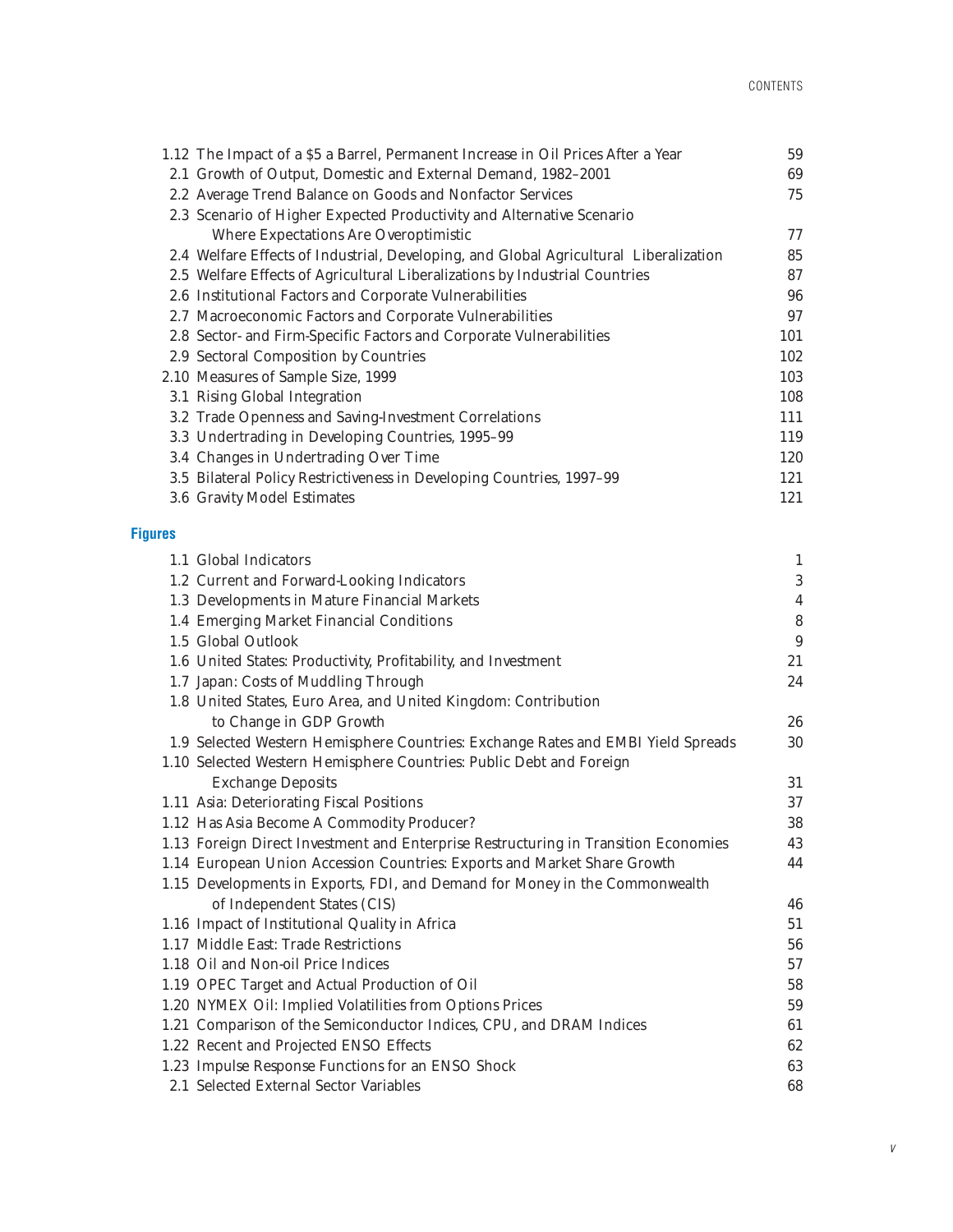| 2.2 Private Sector Saving and Investment, and Public Sector Balance                             | 69  |
|-------------------------------------------------------------------------------------------------|-----|
| 2.3 Net Foreign Positions and External Financing Flows                                          | 73  |
| 2.4 Assets and Liabilities Positions                                                            | 74  |
| 2.5 Adjustment of External Imbalances in Industrial Countries, 1973-2001                        | 76  |
| 2.6 Composition of Producer Support Estimates (PSE)                                             | 82  |
| 2.7 Changes in Overall Producer Support Estimates (PSE) and                                     |     |
| Price-based Support, 1986-2001                                                                  | 83  |
| 2.8 Welfare Effects of Agricultural Liberalization:                                             |     |
| <b>Industrial Versus Developing Countries</b>                                                   | 84  |
| 2.9 Welfare Effects of Removing Industrial Country Tariffs and Subsidies                        | 86  |
| 2.10 Welfare Effects of Global Agricultural Liberalization                                      | 88  |
| 2.11 Welfare Effects of Agricultural Liberalization by Industrial Countries                     |     |
| and Per Capita Income                                                                           | 90  |
| 2.12 Total Debt to Total Assets                                                                 | 93  |
| 2.13 Regional Indicators of Corporate Fragility                                                 | 94  |
| 2.14 Institutional Factors                                                                      | 96  |
| 2.15 Macroeconomic Factors                                                                      | 97  |
| 3.1 Complementarity of Trade and Financial Integration                                          | 110 |
| 3.2 Complementarity of Trade and Financial Integration Across Countries                         | 111 |
| 3.3 Global Integration, 1870-1995                                                               | 114 |
| 3.4 Why Do Developing Countries Trade Less Than Industrial Countries?                           | 125 |
| 3.5 Why Does East Asia Trade More Than Other Developing Country Regions?                        | 126 |
| 3.6 Factor Content of Net Exports, 1991-2000                                                    | 127 |
| 3.7 Trade and Financial Openness Across Developing Countries, 1995-99                           | 130 |
| 3.8 Trade and Financial Integration Across Developing Regions 1975-99                           | 131 |
| 3.9 Frequency of External Financial Crises in Developing Countries                              | 134 |
| 3.10 Output Volatility, 1975-99                                                                 | 136 |
| <b>World Economic Outlook and Staff Studies for the World Economic Outlook, Selected Topics</b> | 236 |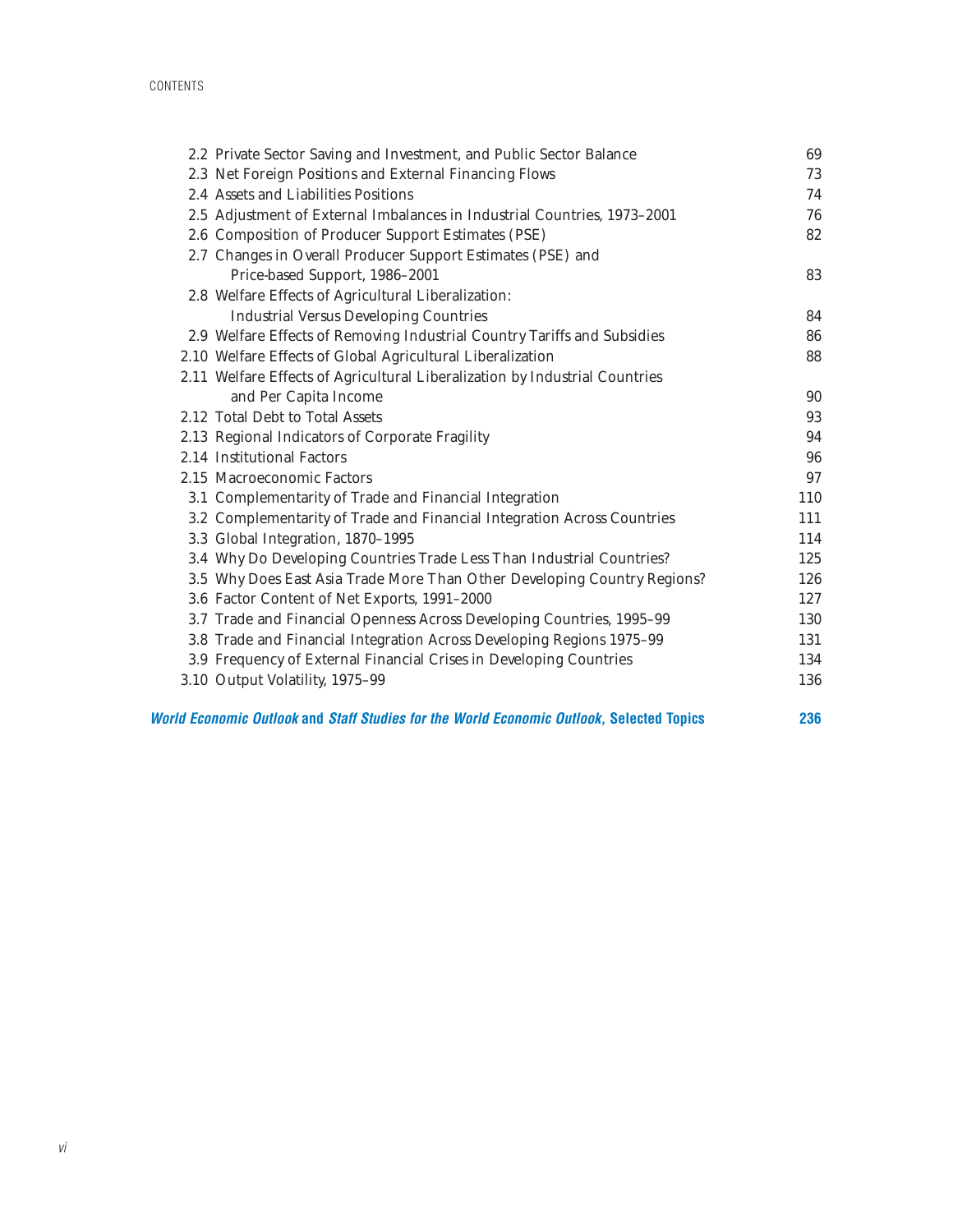A number of assumptions have been adopted for the projections presented in the *World Economic Outlook*. It has been assumed that real effective exchange rates will remain constant at their average levels during July 19–August 16, 2002, except for the currencies participating in the European exchange rate mechanism II (ERM II), which are assumed to remain constant in nominal terms relative to the euro; that established policies of national authorities will be maintained (for specific assumptions about fiscal and monetary policies in industrial countries, see Box A1); that the average price of oil will be \$24.40 a barrel in 2002 and \$24.20 a barrel in 2003, and remain unchanged in real terms over the medium term; that the six-month London interbank offered rate (LIBOR) on U.S. dollar deposits will average 2.1 percent in 2002 and 3.2 percent in 2003; that the three-month certificate of deposit rate in Japan will average 0.1 percent in 2002 and 2003; and that the three-month interbank deposit rate for the euro will average 3.4 percent in 2002 and 3.8 percent in 2003. These are, of course, working hypotheses rather than forecasts, and the uncertainties surrounding them add to the margin of error that would in any event be involved in the projections. The estimates and projections are based on statistical information available through early September 2002.

The following conventions have been used throughout the *World Economic Outlook:*

- . . . to indicate that data are not available or not applicable;
- to indicate that the figure is zero or negligible;
- between years or months (for example, 2000–2001 or January–June) to indicate the years or months covered, including the beginning and ending years or months;
- / between years or months (for example, 2000/01) to indicate a fiscal or financial year.

"Billion" means a thousand million; "trillion" means a thousand billion.

"Basis points" refer to hundredths of 1 percentage point (for example, 25 basis points are equivalent to  $\frac{1}{4}$  of 1 percent point).

In figures and tables, shaded areas indicate IMF staff projections.

Minor discrepancies between sums of constituent figures and totals shown are due to rounding. As used in this report, the term "country" does not in all cases refer to a territorial entity that is a state as understood by international law and practice. As used here, the term also covers some territorial entities that are not states but for which statistical data are maintained on a separate and independent basis.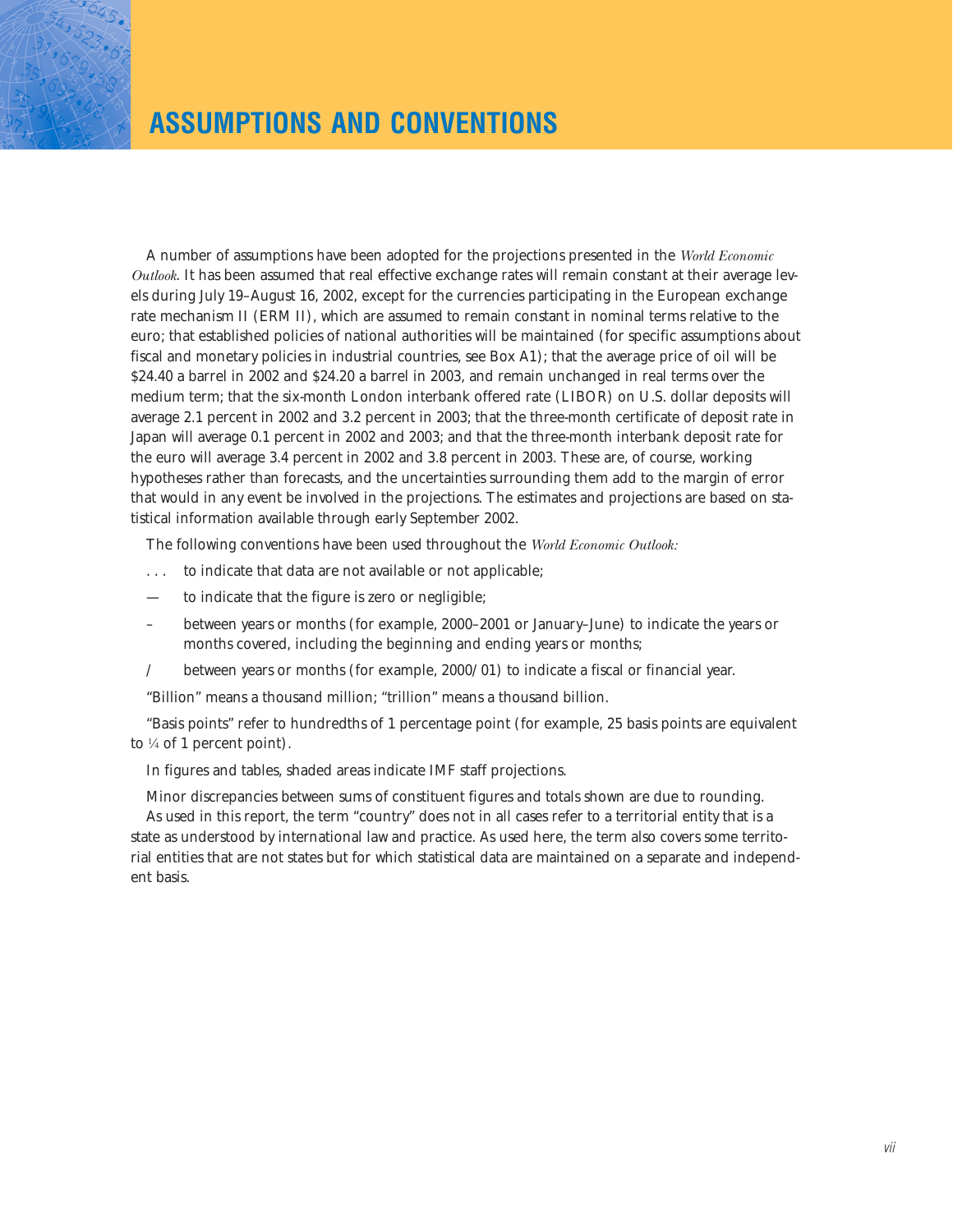## **FURTHER INFORMATION AND DATA**

This report on the *World Economic Outlook* is available in full on the IMF's Internet site, *www.imf.org*. Accompanying it on the website is a larger compilation of data from the WEO database than in the report itself, consisting of files containing the series most frequently requested by readers. These files may be downloaded for use in a variety of software packages.

Inquiries about the content of the *World Economic Outlook* and the WEO database should be sent by mail, electronic mail, or telefax (telephone inquiries cannot be accepted) to:

> World Economic Studies Division Research Department International Monetary Fund 700 19th Street, N.W. Washington, D.C. 20431, U.S.A. E-mail: weo@imf.org Telefax: (202) 623-6343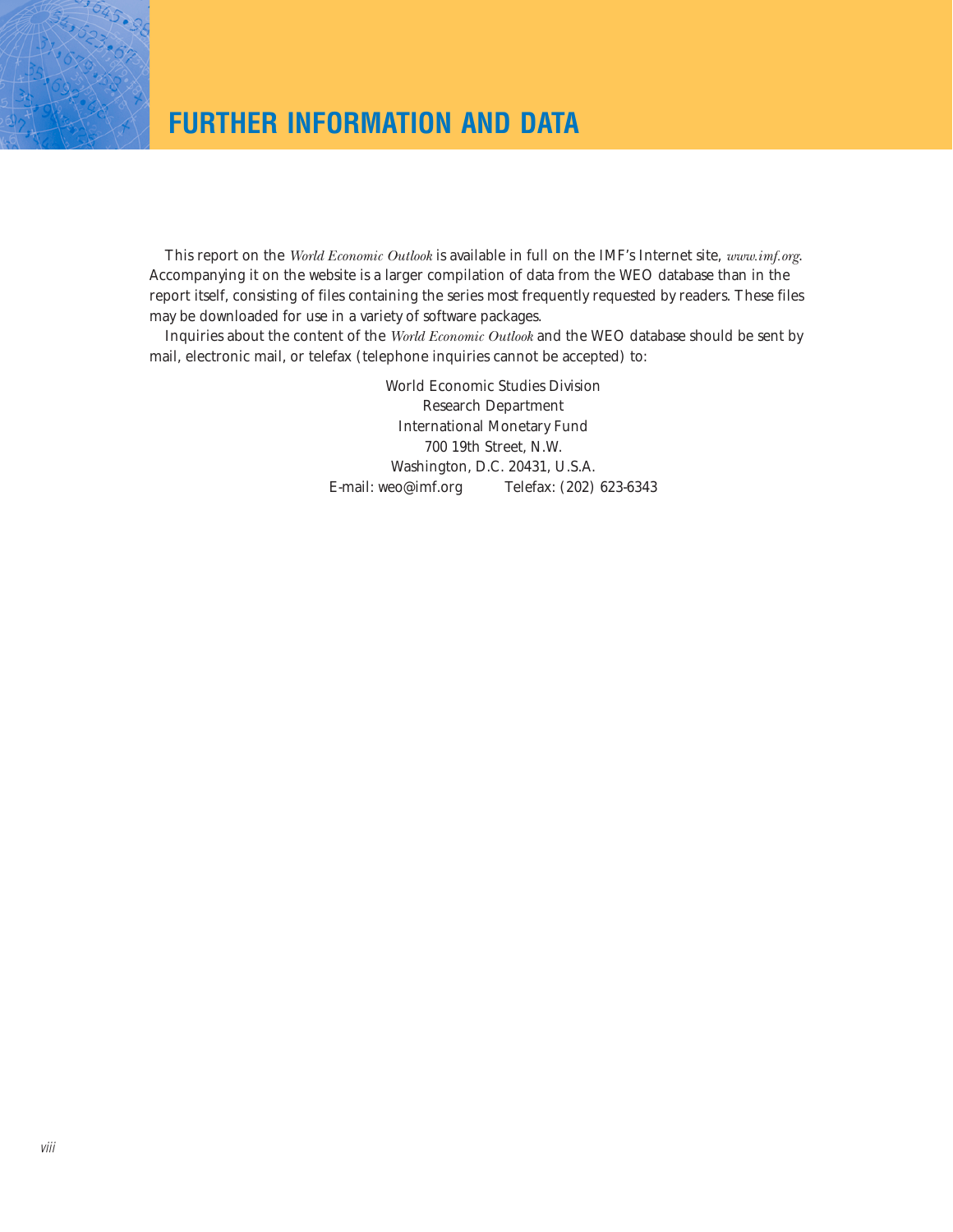### **PREFACE**

The analysis and projections contained in the *World Economic Outlook* are integral elements of the IMF's surveillance of economic developments and policies in its member countries, developments in international financial markets, and the global economic system. The survey of prospects and policies is the product of a comprehensive interdepartmental review of world economic developments, which draws primarily on information the IMF staff gathers through its consultations with member countries. These consultations are carried out in particular by the IMF's area departments together with the Policy Development and Review Department, the International Capital Markets Department, the Monetary Affairs Department, and the Fiscal Affairs Department.

The analysis in this report was coordinated in the Research Department under the general direction of Kenneth Rogoff, Economic Counsellor and Director of Research. The project was directed by David Robinson, Deputy Director of the Research Department, together with Tamim Bayoumi, Division Chief, World Economic Studies Division.

Primary contributors to this report also include Luis Catão, Xavier Debrun, Hali Edison, Thomas Helbling, Maitland MacFarlan, James Morsink, Silvia Sgherri, Marco Terrones, Stephen Tokarick, and Cathy Wright. Augusto Clavijo, Emily Conover, Toh Kuan, and Bennett Sutton provided research assistance. Nicholas Dopuch, Mandy Hemmati, Casper Meyer, Yutong Li, Di Rao, and Anthony G. Turner managed the data base and the computer systems. Sylvia Brescia, Viktória Kiss, and Laura Leon were responsible for word processing. Other contributors include Anupam Basu, Andrew Berg, Peter Breuer, Jean-Pierre Chauffour, Ximena Cheetham, Manmohan Kumar, Guy Meredith, David Parsley, Andrew Rose, Antonio Spilimbergo, Krishna Srinivasan, and Shang-Jin Wei. Marina Primorac of the External Relations Department edited the manuscript and coordinated production of the publication.

The analysis has benefited from comments and suggestions by staff from other IMF departments, as well as by Executive Directors following their discussion of the report on September 3 and 4, 2002. However, both projections and policy considerations are those of the IMF staff and should not be attributed to Executive Directors or to their national authorities.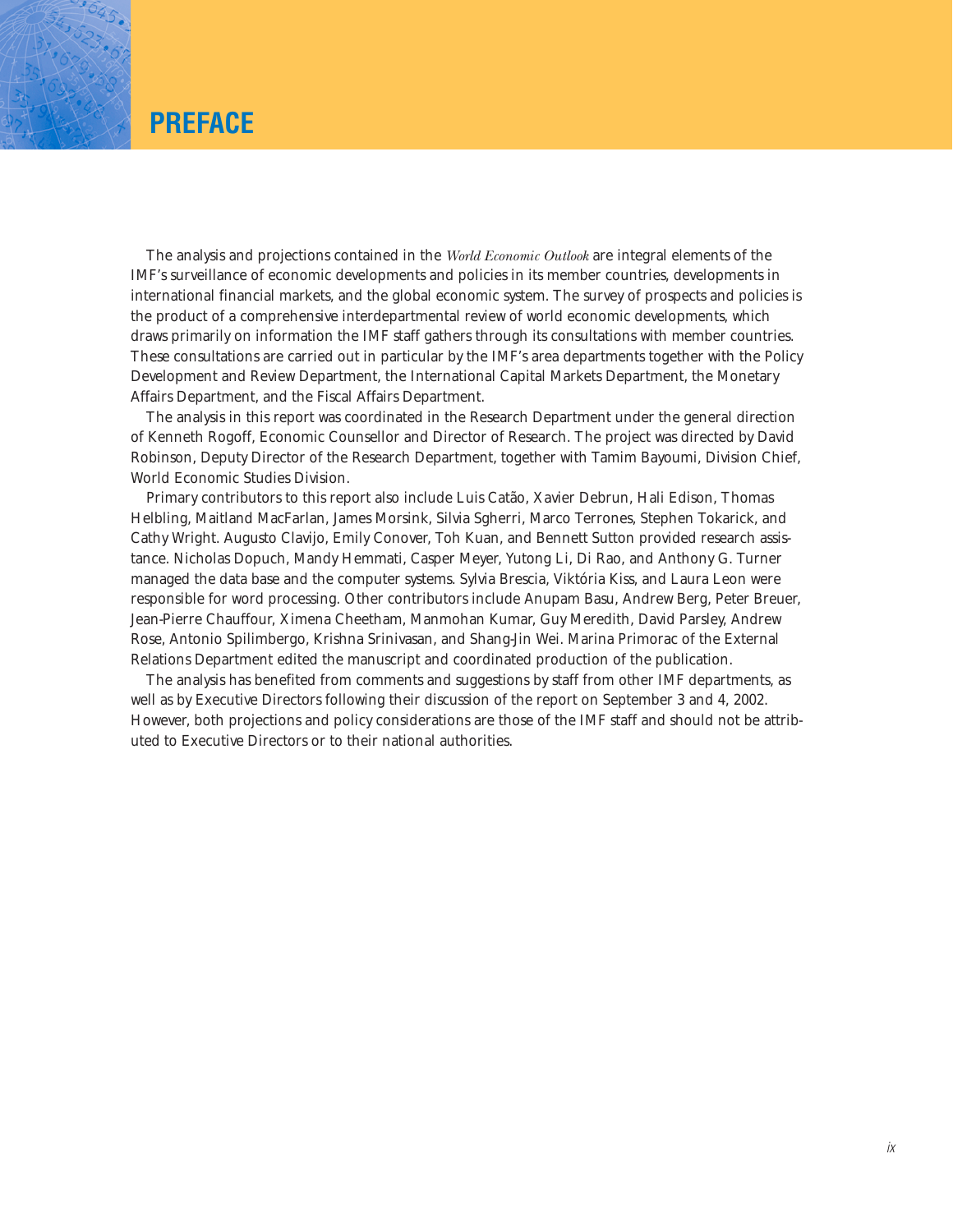## **FOREWORD**

This issue of the *World Economic Outlook* (WEO) contains two chapters on trade and its links with finance. Why so much emphasis on international trade in what is, after all, a quintessentially macroeconomic publication? A narrow explanation would be that forecasts of world trade have always been a central element of the WEO. Although these forecasts tend to attract somewhat less attention than our growth forecasts, they are absolutely fundamental to our picture of the global economy and its linkages—for example, global trade growth is a key variable we look at in assessing whether a global downturn should be judged a recession (see Box 1.1 in the April 2002 *World Economic Outlook*). But our real reasons for concentrating more on trade and its links with finance run much deeper. In our view, these linkages are inseparable, a fact that has recently come to the fore of thinking on international financial policy.1 They are also timely issues, given renewed concern about the international debt problems facing some emerging markets that are relatively closed to trade, $2$  the continuing multilateral negotiations on lowering tariff barriers under the Doha round (including the recent grant of "fast track" negotiating authority to President Bush), and heightened concerns that prolonged exchange rate misalignments may be exacerbating protectionist pressures in some major countries.

Much of the concern about exchange rate misalignments has focused on the U.S. current account deficit of about 4 percent of U.S. GDP. However, as one country's deficit is another country's surplus, it is best to look at this issue from a broader multilateral perspective. There is now a gap of some  $2\frac{1}{2}$  percent of *global* GDP between the current account surpluses of continental Europe and east Asia (dominated by the euro area and Japan, respectively) and the deficit countries, dominated by the United States. Indeed, relative to the size of trade flows, the present nexus of current account imbalances has risen to levels almost never seen in industrial countries in the postwar era. We do not view this as a problem specific to deficit countries, or to surplus countries; rather, it is a problem of the system as a whole. The first essay in Chapter II assesses the risks that these imbalances will unwind quickly, resulting in larger, and potentially disruptive, short-term exchange rate movements than if the imbalances unwind slowly. There is no easy prescription for mitigating these risks, though these concerns strengthen the case for policymakers in deficit countries to pursue medium-term fiscal consolidation, and for policymakers in surplus countries to press ahead rapidly with structural reforms to make their economies more flexible and to boost growth. Expanding global trade would also help, since the more open economies are to trade, the less exchange rate adjustment is required to achieve a given current account reversal.

Markets for basic agricultural commodities such as grain are often thought of as textbook examples of highly organized competitive markets in which prices respond rapidly to divergences between demand and supply. So it is something of a paradox that there are so many countries in which domestic agricultural markets are among the most heavily subsidized and protected. As the second essay in Chapter II notes, agricultural support by the industrial countries amounts to over 30 percent of agricultural output! Quantitatively, the largest burden of these subsidies falls on consumers and taxpayers in industrialized countries, but unfortunately the effects also fall heavily on the rest of the world, including many poor countries, most notably in sub-Saharan Africa. The essay documents these costs, which

<sup>&</sup>lt;sup>1</sup> "Promoting Sustained Growth and International Financial Stability," address by Horst Köhler, IMF Managing Director, to the National Press Club, April 17, 2002.

<sup>2</sup> See also Chapter II of the April 2002 *World Economic Outlook*.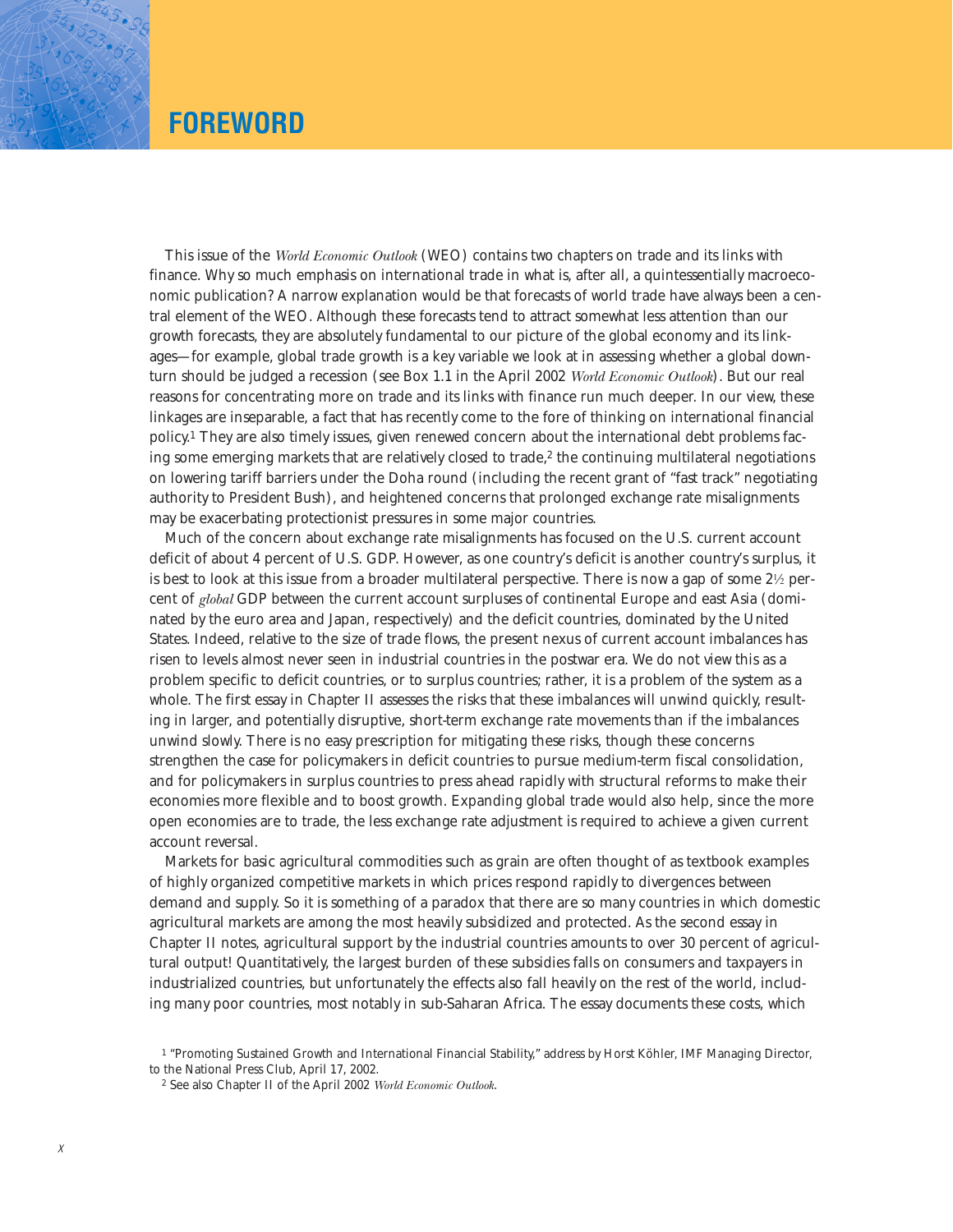are particularly large for certain commodities such as cotton. It argues that industrial countries should be in the vanguard of multilateral efforts to get rid of farm subsidies given the large resources at their disposal and the small size of their farm sectors. In addition to the direct benefits, such an initiative would promote similar reforms in developing countries. This is of particular importance as the adverse effects of developing countries' own trade restrictions are significantly larger than the costs imposed by industrial country protection, not just on agriculture, but also on manufactures and services.3

The Asia crisis in 1997 and successive crises in Latin America have underlined the role of healthy corporate and bank balance sheets in maintaining financial stability. The third essay in Chapter II looks at trends in corporate health and financial vulnerabilities across 18 emerging markets, focusing particularly on differences between east Asian firms and their emerging European and Latin American counterparts. Two results from this study are particularly noteworthy. First, policies that promote openness to foreign investors have a positive effect in helping corporations reduce their leverage (debt to equity ratios) and to extend the maturity of their debts. This is not to deny the heightened risks of exchange rate mismatches, but, in terms of debt maturity and composition, openness helps rather than hurts. Second, leverage also seems to have much to do with the level of domestic financial development. In particular, corporations in countries at intermediate levels of financial development often have particularly high leverage ratios compared to countries with more primitive or more advanced financial systems, in part because their financial systems tend to be primarily based on bank lending and other debt instruments. The essay suggests that a higher level of economic development may help explain why east Asian firms still tend to have higher leverage ratios than their counterparts in emerging markets in Europe and Latin America, even after the Asian debt crisis of the 1990s. (Another likely factor is the increased ability of corporates to borrow in countries with more stable macroeconomic policy histories.) Past a certain point, however, as a country develops and its financial system matures, equity markets often become more important, leading to lower leverage ratios. If east Asian countries are indeed on the cusp where further level development begins to lead to lower leverage ratios, then this differential may abate in the coming decade.

Globalization is one of the major forces affecting the world. The relationship between its two main facets—trade integration and financial market integration—is the focus of Chapter III. Historically, international trade and finance have generally moved hand in hand. Empirically, the two are reinforcing each other, with greater financial integration tending to increase trade, and more trade requiring larger international financing. Indeed, the chapter finds that the benefits from opening up to the rest of the world are greatest in terms of reduced macroeconomic volatility and fewer financial crises when progress is made on opening to both trade and finance. Theoretically, there is also a fairly clear link. It is now well known that a fall in trade costs can significantly expand financial market integration measured by the level of risk sharing across countries. Indeed, one can potentially explain much of the differences in the level of capital market integration across countries by trade frictions broadly defined to include not only transport and tariffs, but also other factors such as differences in language and legal systems.4

While a steady fall in trade costs has certainly been the driving force for global integration throughout modern history, the roots of the change have differed somewhat over time. During the last great era of globalization, 1870–1914, integration was driven mainly by changes in technology. During the modern post–World War II era, however, policy has been at least as important. While financial and trade integration have generally moved in broad correspondence, there have been cases where policy-driven

<sup>3</sup>Jagdish Bhagwati, "The Poor's Best Hope," *The Economist*, June 22, 2002, pp. 24–26.

<sup>4</sup>See Maurice Obstfeld and Kenneth Rogoff, 2000, "The Six Major Puzzles in International Macroeconomics: Is There a Common Cause?" *NBER Macroeconomics Annual 2000* (Cambridge, Massachusetts: MIT Press).